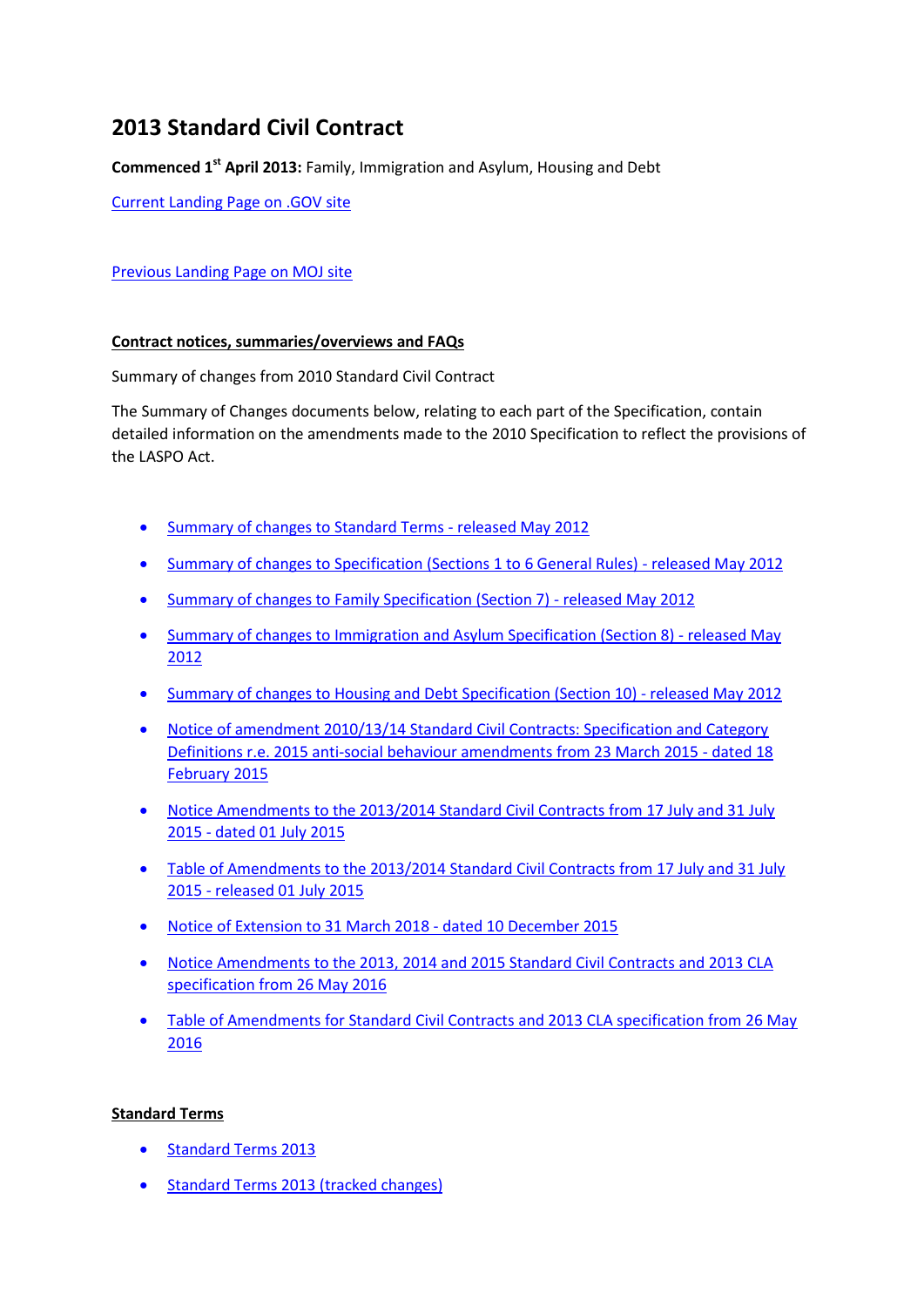### **General Specification**

- [Sections 1-6 General provisions from 01 April 2013](http://webarchive.nationalarchives.gov.uk/20140713080754/http:/www.justice.gov.uk/downloads/legal-aid/civil-contracts/2013-standard-civil-contract-general-specification.pdf)
- [Sections 1-6 General provisions from 01 April 2013 \(tracked changes\)](http://webarchive.nationalarchives.gov.uk/20140713080754/http:/www.justice.gov.uk/downloads/legal-aid/civil-contracts/2013-standard-civil-contract-general-specification-tracked.pdf)
- Sections 1-6: General provisions [amended for introduction of JR remuneration provisions](http://webarchive.nationalarchives.gov.uk/20140713080754/http:/www.justice.gov.uk/downloads/legal-aid/tenders/2013-civil-contract-welfare-benefits-specification.pdf)  [from 22 April 2014](http://webarchive.nationalarchives.gov.uk/20140713080754/http:/www.justice.gov.uk/downloads/legal-aid/tenders/2013-civil-contract-welfare-benefits-specification.pdf) - incorrectly labelled as Welfare Benefits Specification of September 2014
- [Sections 1-6: General provisions amended for anti-social behaviour act from 23 March 2015](http://webarchive.nationalarchives.gov.uk/20150401041640/https:/www.gov.uk/government/uploads/system/uploads/attachment_data/file/406164/2013-standard-civil-contract-general-specification-2015-anti-social-behaviour-amendments.pdf)
- Sections 1-6: General provisions (Changes for Serious Crime Act, Modern Slavery Act, Care [Act, Housing \(Wales\) Act\) from 17 July and 31 July 2015 -](http://webarchive.nationalarchives.gov.uk/20151205011817/https:/www.gov.uk/government/uploads/system/uploads/attachment_data/file/441398/general-provisions-1-6.pdf) released 01 July 2015
- [Sections 1-6: General provisions -](http://webarchive.nationalarchives.gov.uk/20161126102635/https:/www.gov.uk/government/uploads/system/uploads/attachment_data/file/526402/2013-standard-civil-contract-specification-general-provisions-1-6-ame....pdf) from 26 May 2016

## **Category Specific Specifications**

- [Section 7: Family from 01 April 2013](http://webarchive.nationalarchives.gov.uk/20140713080754/http:/www.justice.gov.uk/downloads/legal-aid/civil-contracts/family-specification-february-2013.pdf)
- [Section 7: Family from 01 April 2013 \(tracked changes\)](http://webarchive.nationalarchives.gov.uk/20140713080754/http:/www.justice.gov.uk/downloads/legal-aid/civil-contracts/family-specification-tracked.pdf)
- [Section 7: Family \(Changes for the Single Family Court\) from 22 April 2014](http://webarchive.nationalarchives.gov.uk/20140713080754/http:/www.justice.gov.uk/downloads/legal-aid/civil-contracts/family-spec-single-family-court.pdf)
- [Section 7: Family \(Changes for Court Bundles\) from 31 July 2014](http://webarchive.nationalarchives.gov.uk/20140713080754/http:/www.justice.gov.uk/downloads/legal-aid/civil-contracts/family-court-bundles-spec.pdf)
- [Section 7: Family amended for anti-social behaviour act from 23 March 2015](http://webarchive.nationalarchives.gov.uk/20150401041640/https:/www.gov.uk/government/uploads/system/uploads/attachment_data/file/406165/2013-family-specification-2015-anti-social-behaviour-amendments.pdf)
- Section 7: Family (Changes for Serious Crime Act, Modern Slavery Act, Care Act, Housing [\(Wales\) Act\) from 17 July and 31 July 2015 -](http://webarchive.nationalarchives.gov.uk/20151205011817/https:/www.gov.uk/government/uploads/system/uploads/attachment_data/file/441388/category-specific-rules-family.pdf) released 01 July 2015
- [Section 8: Immigration and Asylum from 01 April 2013](http://webarchive.nationalarchives.gov.uk/20140713080754/http:/www.justice.gov.uk/downloads/legal-aid/civil-contracts/immigration-and-asylum-specification.pdf)
- [Section 8: Immigration and Asylum from 01 April 2013 \(tracked changes\)](http://webarchive.nationalarchives.gov.uk/20140713080754/http:/www.justice.gov.uk/downloads/legal-aid/civil-contracts/immigration-asylum-specification-tracked.pdf)
- Section 8: Immigration and Asylum (Changes for Serious Crime Act, Modern Slavery Act, Care [Act, Housing \(Wales\) Act\) from 17 July and 31 July 2015 -](http://webarchive.nationalarchives.gov.uk/20151205011817/https:/www.gov.uk/government/uploads/system/uploads/attachment_data/file/441393/category-specific-rules-immigration-and-asylum.pdf) released 01 July 2015
- [Section 10: Housing and Debt from 01 April 2013](http://webarchive.nationalarchives.gov.uk/20140713080754/http:/www.justice.gov.uk/downloads/legal-aid/civil-contracts/housing-debt-specification.pdf)
- [Section 10: Housing and Debt amended for anti-social behaviour act from 23 March 2015](http://webarchive.nationalarchives.gov.uk/20150401041640/https:/www.gov.uk/government/uploads/system/uploads/attachment_data/file/406166/2013-standard-civil-contract-housing-and-debt-specification-2015-anti-social-behaviour-amendments.pdf)
- [Section 10: Housing and Debt \(Changes for Serious Crime Act, Modern Slavery Act, Care Act,](http://webarchive.nationalarchives.gov.uk/20151205011817/https:/www.gov.uk/government/uploads/system/uploads/attachment_data/file/441390/category-specific-rules-housing-and-debt.pdf)  [Housing \(Wales\) Act\) from 17 July and 31 July 2015 -](http://webarchive.nationalarchives.gov.uk/20151205011817/https:/www.gov.uk/government/uploads/system/uploads/attachment_data/file/441390/category-specific-rules-housing-and-debt.pdf) released 01 July 2015

#### **Payment Annexes**

**NONE**